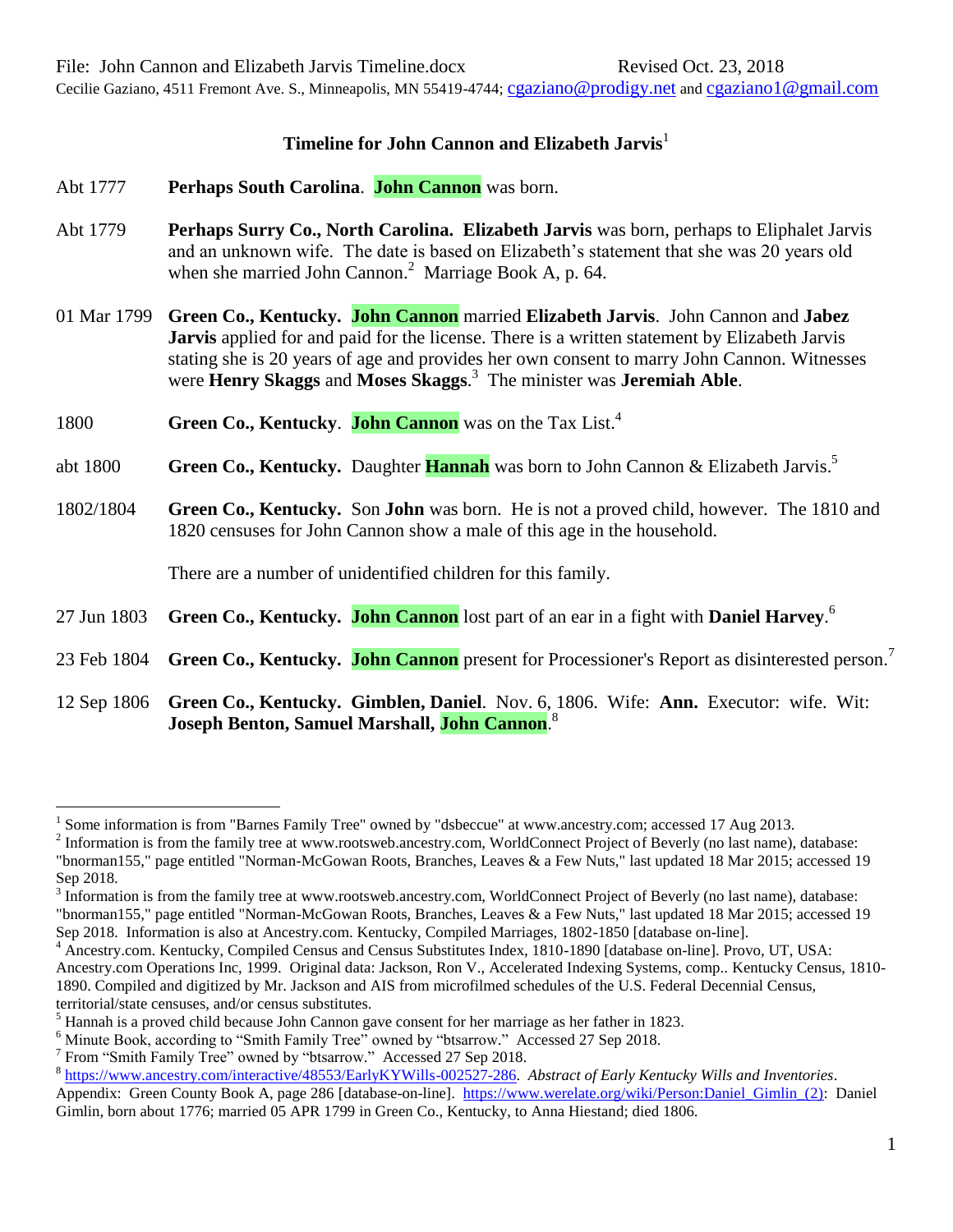File: John Cannon and Elizabeth Jarvis Timeline.docx Revised Oct. 23, 2018

Cecilie Gaziano, 4511 Fremont Ave. S., Minneapolis, MN 55419-4744; [cgaziano@prodigy.net](mailto:cgaziano@prodigy.net) and [cgaziano1@gmail.com](mailto:cgaziano1@gmail.com)

| 1810 | Greensburgh, Green Co., Kentucky. <sup>9</sup> Federal Census for <b>Jno Cannon</b>                              |                         |                                                  |  |  |  |  |
|------|------------------------------------------------------------------------------------------------------------------|-------------------------|--------------------------------------------------|--|--|--|--|
|      | Free White Persons - Males - Under 10:                                                                           |                         | 1[born $1801/1810$ ] John Jr. $1802/4$ , Unknown |  |  |  |  |
|      | Free White Persons - Males - 26 thru 44 :                                                                        | 1 [born 1766/1784] John |                                                  |  |  |  |  |
|      | Free White Persons - Females - Under 10: $\frac{3 \text{ [born } 1801/1810]}{1801/1810}$ Hannah 1803 & 2 unknown |                         |                                                  |  |  |  |  |
|      | Free White Persons - Females - 26 thru 44: 1 [born 1766/1784] Betsy                                              |                         |                                                  |  |  |  |  |

- 16 Apr 1810 **Green Co., Kentucky. Eliphlit Jarvis** to **Benjamin Settles** --- 250 pounds -- 194 acres lying on a branch of *Green River - - Jarvises Branch* – bush which is cut down where **Mr. John Cannon's** field is now – corner to **David Smith** and **Thomas Pemberton** – head of Jarvises branch – it being the tract of land surveyed in the name and for **Eliphlit Jarvis**. Signed: **Eliphlit Jarvis** Wit: **Francis C. Dickerson, William Goff, John Caldwell** Green County SCT: Proven by **Francis C. Dickerson** and **John Caldwell** on 8 Aug 1810. Rec: 18 Aug 1810 by **John Barret**, DC.<sup>10</sup>
- abt 1811 **Green Co., Kentucky. Margaret** was born, assumed to be the daughter of John Cannon. When she married 12 Mar 1831, **Byrd Cannon** was a surety.
- 27 Sep 1811 **Green Co., Kentucky. Bird Cannon and wife, Lucy** to **John Sutherd/Southard** -- \$100 in cash and \$300 in trade – 150 acres in Green County – **Thomas Munford** and his brothers – Signed: **Bird Cannon (X), Lucy Cannon (X)** Wit: **John Cannon, Burten Southern, Elizabeth Jarvis** Green County SCT: ack. by Bird and Lucy Cannon on 2 Oct 1811 and proven by **Burton Southern** and **Elizabeth Jarvis**. Rec: James Allen, CGC.<sup>11</sup> [Elizabeth Jarvis is likely to be Elizabeth Cannon, wife of Jabez Jarvis.]
- 04 Aug 1812 **Green Co., Kentucky. William Barret and wife, Dorothy**, to **John Cannon** -- \$570 Tract in Green County on the southside of *Green River* - - 249-1/2 acres, two hundred of which is bounded – **Johnson's** corner – **Tinsley's** line – **Johnson's** line – west bank of *Camp Branch*... Signed: **Wm Barret** Green County SCT: ack. by **Barret** on 8 Aug 1812. Rec. 17 Oct 1812, by **James Allen**, clerk.<sup>12</sup>
- 18 Jun 1813 **Green Co., Kentucky. Bird Cannon** and **John Cannon** were on the tax list, p. 6 of printed source. $13$

<sup>&</sup>lt;sup>9</sup> Ancestry.com. 1810 United States Federal Census [database on-line]; Roll: 6; Page: 264; Image: 00282; Family History Library Film: 0181351. Provo, UT, USA: Ancestry.com Operations, Inc., 2010. Images reproduced by FamilySearch.

<sup>&</sup>lt;sup>10</sup> Green County, Kentucky, Deed Book 6, pp. 171-172. From *Green County, Kentucky Abstracts of Deed: Books 5 & 6 1806-1814*, compiled by Barbara Wright, printed by McDowell Publications, Utica, Ky 42316, 1993, p. 102.

<sup>&</sup>lt;sup>11</sup> Green County, Kentucky, Deed Book 6, pp. 232-233. From *Green County, Kentucky Abstracts of Deed: Books 5 & 6 1806-1814*, compiled by Barbara Wright, printed by McDowell Publications, Utica, Ky 42316, 1993, p. 141.

<sup>&</sup>lt;sup>12</sup> Green County, Kentucky, Deed Book 6, pp. 373-374. From *Green County, Kentucky Abstracts of Deed: Books 5 & 6 1806-1814*, compiled by Barbara Wright, printed by McDowell Publications, Utica, Ky 42316, 1993, pp. 183-184.

 $^{13}$  This document is courtesy of Norman Cannon, normjc72@gmail.com.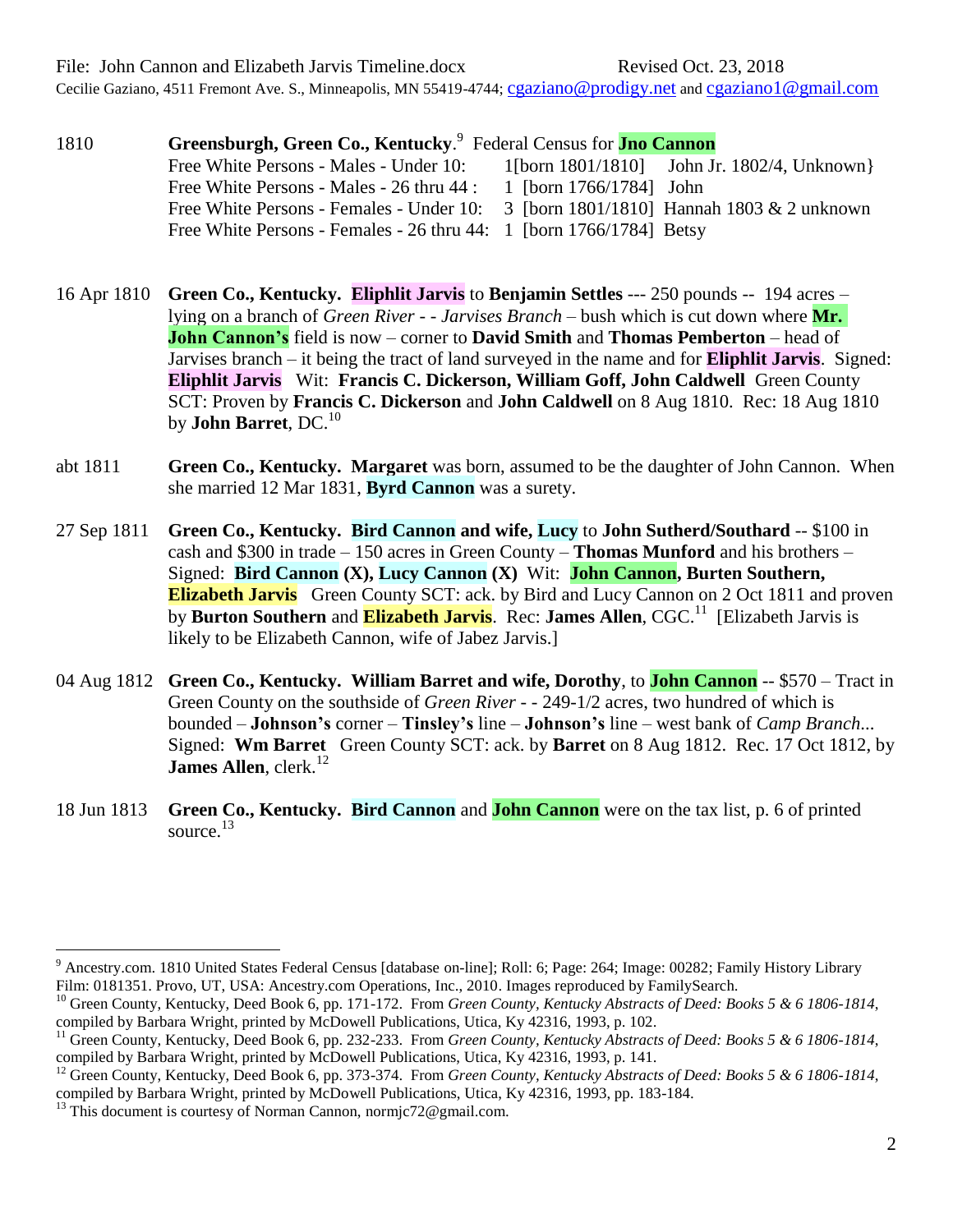File: John Cannon and Elizabeth Jarvis Timeline.docx Revised Oct. 23, 2018

Cecilie Gaziano, 4511 Fremont Ave. S., Minneapolis, MN 55419-4744; [cgaziano@prodigy.net](mailto:cgaziano@prodigy.net) and [cgaziano1@gmail.com](mailto:cgaziano1@gmail.com)

| 1820 | Greensburgh, Green Co., Kentucky. <sup>14</sup> U S Census for <b>John Cannon</b> |   |                              |                                          |
|------|-----------------------------------------------------------------------------------|---|------------------------------|------------------------------------------|
|      | Free White Persons - Males - Under 10:                                            | 2 |                              | [born 1811/1820] Unknown, Unknown        |
|      | Free White Persons - Males - 10 thru 15:                                          |   | [born $1805/1810$ ] Unknown  |                                          |
|      | Free White Persons - Males - 16 thru 18:                                          |   | [born 1802/1804] John Jr.    |                                          |
|      | Free White Persons - Males - 26 thru 44:                                          |   | [born 1776/1794] John Sr.    |                                          |
|      | Free White Persons - Females - Under 10: 3                                        |   |                              | [born 1811/1820] Margaret, Eliz. A., unk |
|      | Free White Persons - Females - 10 thru 15: 1                                      |   | [born 1805/1810] Unknown     |                                          |
|      | Free White Persons - Females - 16 thru 25: 1                                      |   | [born 1795/1804] Hannah 1803 |                                          |
|      | Free White Persons - Females - 26 thru 44: 1                                      |   | [born 1776/1794] Betsy       |                                          |

- 11 Dec 1823 **Green Co., Kentucky. John Crawley** and **Samuel Crawley** applied for and paid for the license for John to marry **Hannah Cannon** on 11 Dec 1823. Witness were **John Crawley** and **Thomas Crawley**. An attachment to the petition for license was consent from **John Cannon** assuring his daughter Hannah was of lawful age to marry John Crawley.<sup>15</sup>
- abt 1824 **Green Co., Kentucky. Elizabeth A.** was born, an assumed but not proved daughter. When she married 9 Sep 1845, **Russell Cannon** was a surety.
- 22 Jan 1829 **Green Co., Kentucky. John Cannon** [Jr.] married **Anjelina (Angelina) Russell**. Her father, **Samuel Russell**, gave his consent. Wit.: **Jacob Champion** and **John Russell**. Another witness to the bond was **Buford Wood [letters are hard to read Dbges? Obges**?]<sup>16</sup>
- 1830 Federal Census. John Cannon and Betsy Jarvis not found.
- 12 Mar 1831 **Green Co., Kentucky. Hartwell T. Burge** married **Margaret Cannon**. Bond of 50 pounds, **Hartwell T. Burge** and **Bird Cannon**. Witness: **John Barret**. 17
- 23 Sep 1837 **Green Co., Kentucky. John Cannon [Sr.?]** married **Peggy Skaggs**. 50 pound bond, **John Cannon** and **William Currey**. Witness: **John Barret**.<sup>18</sup> NOTE: This could be a different John Cannon than the one who married Elizabeth Jarvis.

<sup>15</sup> Some information is from the family tree at [www.rootsweb.ancestry.com,](http://www.rootsweb.ancestry.com/) WorldConnect Project, of Beverly (no last name), database: bnorman155, page entitled "Norman-McGowan Roots, Branches, Leaves & a Few Nuts," last updated 18 Mar 2015; accessed 12 Oct 2018. Also: Ancestry.com. Kentucky, Compiled Marriages, 1802-1850 [database on-line]. Provo, UT, USA: Ancestry.com Operations Inc, 1997. Original data: Dodd, Jordan, Comp.. Kentucky Marriages to 1850.

<sup>&</sup>lt;sup>14</sup> Ancestry.com. 1820 United States Federal Census [database on-line]; Page: 54; NARA Roll: M33 20; Image: 65. Provo, UT, USA: Ancestry.com Operations, Inc., 2010. Images reproduced by FamilySearch.

<sup>&</sup>lt;sup>16</sup> Green Co., Ky. Marriages 1793-1836 Book B, published by the Green Co Historical Society, undated, no copyright found. From: <http://files.usgwarchives.net/ky/green/vitals/marr/marrbkb.txt>

<sup>17</sup>Jpeg image fro[m www.findmypast.com,](http://www.findmypast.com/) FamilySearch film 000594373. Also: *Green Co., Ky. Marriages 1793-1836 Book B*, published by the Green County, Kentucky, Historical Society, undated, no copyright found. From: <http://files.usgwarchives.net/ky/green/vitals/marr/marrbkb.txt>

 $^{18}$  Jpeg image from [www.findmypast.com,](http://www.findmypast.com/) FamilySearch film 000594375.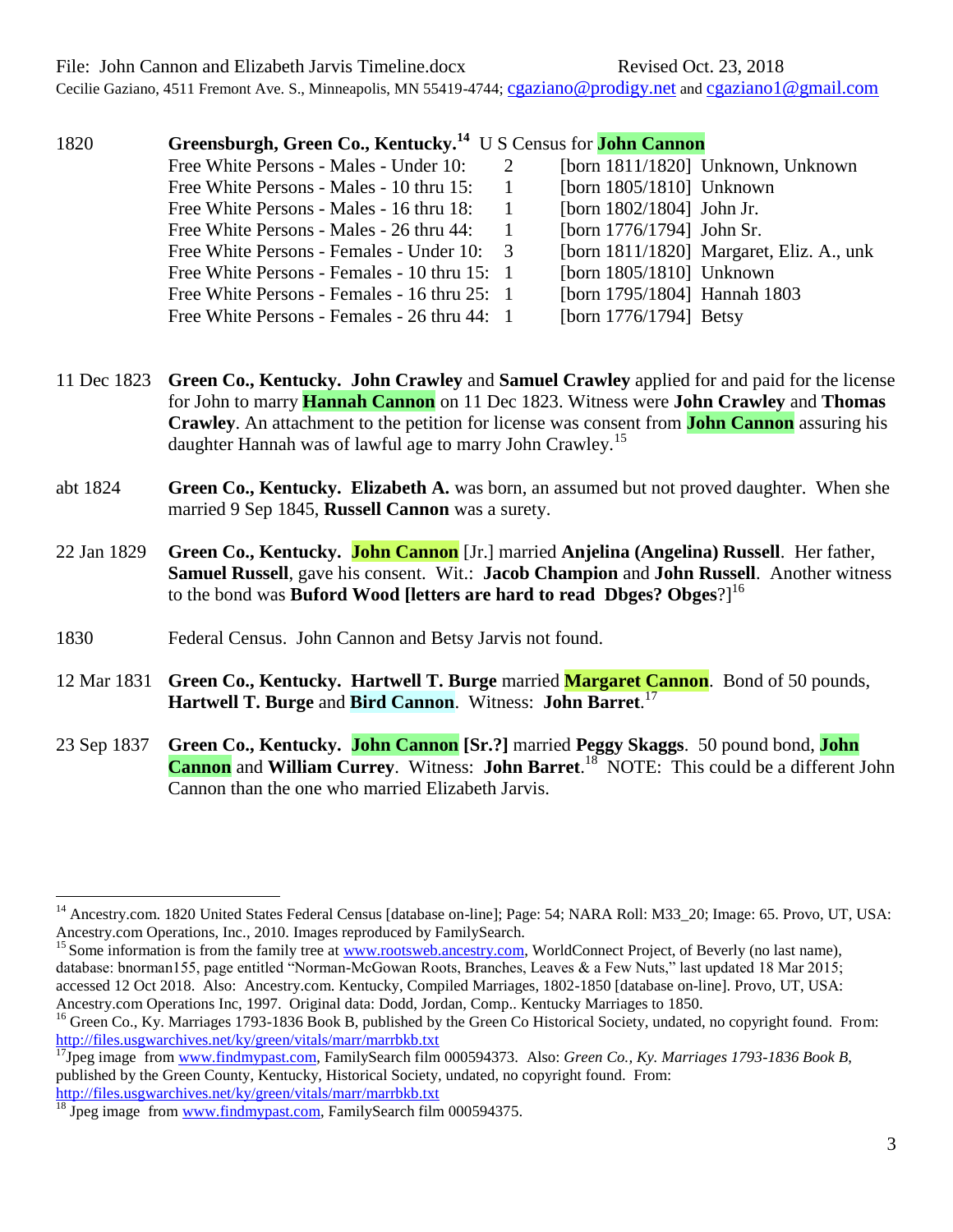- 1840 **Green Co., Kentucky.** Federal Census. **Margaret Cannon**, aged 60-69 (born 1771/1789)**.** (Peggy is a nickname for Margaret, so this appears to be the widow of John Cannon, who married her 23 Sep  $1837.$ )<sup>19,20</sup>
- 9 Sep 1845 **Green Co., Kentucky. Elizabeth A. Cannon** married **Thomas Williamson**. **Thomas Williamson** & **Russell Cannon**, 50 pound bond. Wit.: **Geo. W. Montagnce[?]<sup>21</sup>**

 $\overline{a}$ <sup>19</sup> Year: 1840; Census Place: Green, Kentucky; Page: 194; Family History Library Film: 0007826. Ancestry.com. 1840 United States Federal Census [database on-line]. Provo, UT, USA: Ancestry.com Operations, Inc., 2010.

<sup>20</sup> Many people think she was the widow of **David Skaggs** (b. 28 Apr 1767, d. 1810/1813 Green Co., Kentucky). If correct, he was shown as 45/older (1765/earlier), and she was 26-44 (1766/1784) in the 1810 federal census of Green Co., Roll 6, page 252. From [www.ancestry.com.](http://www.ancestry.com/) In the 1820 federal census of Green Co. Margret Skeggs [Skaggs] was 45/over (1775/earlier). I did not find her in the 1830 census. The 1840 federal census of Green Co. shows Margaret Cannon, 60-69 (1771/1789). She has been identified as the Margaret Cannon in the 1850 Taylor Co., KY, census, p. 145B, aged 90 (born 1760). She has also been identified as the Margaret Cannon in the 1860 Taylor Co., KY, census, p. 515, age 102 (born 1758). I am inclined to give her birthdate as about 1775 and do not think she was as old as shown in the 1850 and 1860 censuses if she is the same woman.

<sup>&</sup>lt;sup>21</sup> Jpeg copy of original bond, obtained from [www.findmypast.com,](http://www.findmypast.com/) FamilySearch film 000594377.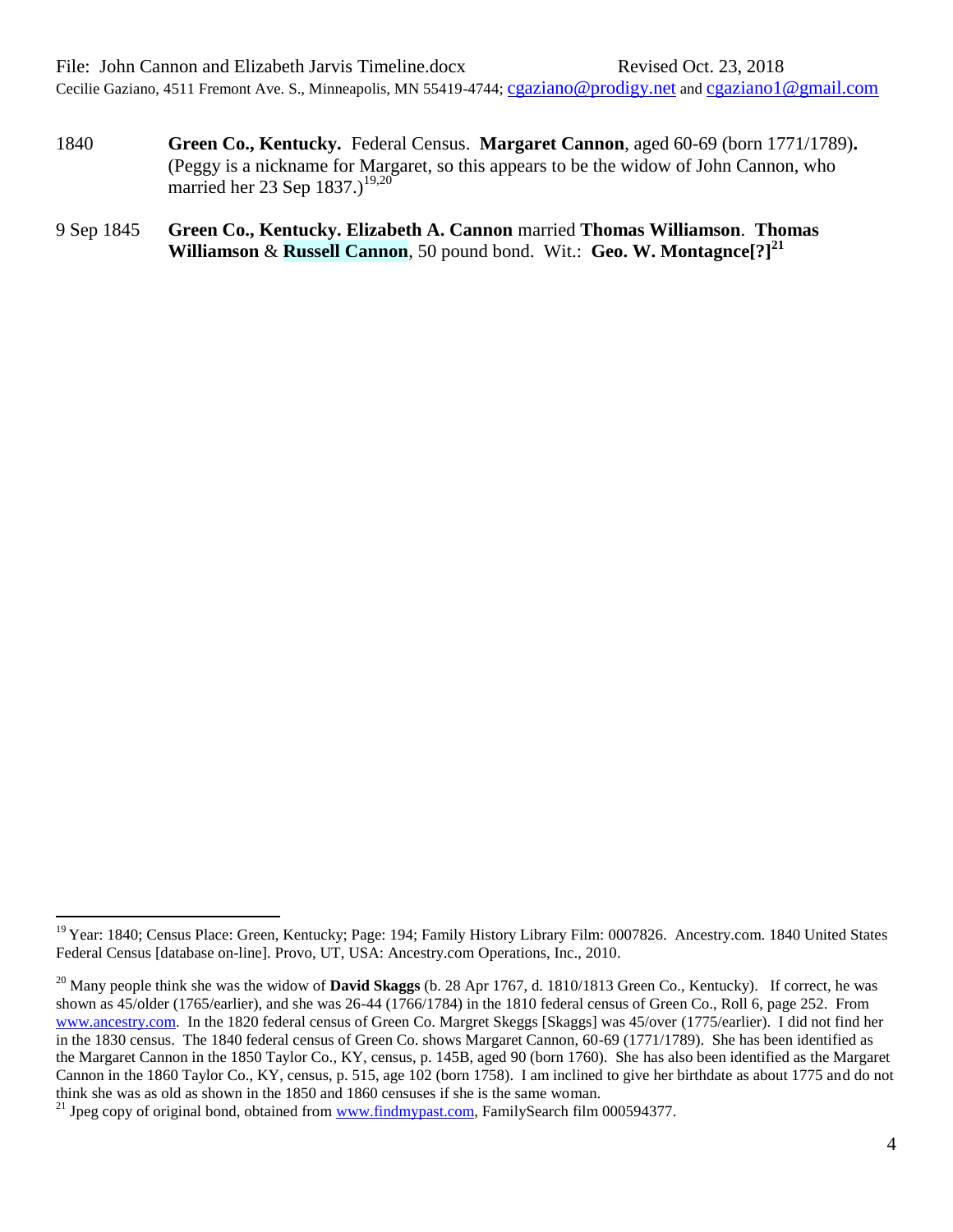Cecilie Gaziano, 4511 Fremont Ave. S., Minneapolis, MN 55419-4744; [cgaziano@prodigy.net](mailto:cgaziano@prodigy.net) and [cgaziano1@gmail.com](mailto:cgaziano1@gmail.com)

What we would expect in an 1830 census for this family:

| Free White Persons - Males - 15 -19:         | 2 | [born 1811/1820] Unknown, Unknown              |
|----------------------------------------------|---|------------------------------------------------|
| Free White Persons - Males - 20 thru 29:     | 3 | [born $1805/1810$ ] Unknown                    |
| <b>Free White Persons - Males -</b>          |   | [born 1802/1804] John Jr.                      |
| Free White Persons - Males - 50 thru 59:     |   | [born 1776/1794] John Sr.                      |
| Free White Persons - Females – 10 -14:       | 3 | [born $1811/1820$ ] Margaret C., Eliz. A., unk |
| Free White Persons - Females - 20 thru 29: 1 |   | [born $1805/1810$ ] Unknown                    |
| Free White Persons - :                       |   | [born 1795/1804] Hannah 1803 Married 1823      |
| Free White Persons - Females - 50 thru 59: 1 |   | [born $1776/1794$ ] Betsy                      |
|                                              |   |                                                |

| 1810 Green Co., KY                 |           | 1820 Green Co., KY      |           |           |                    |      |
|------------------------------------|-----------|-------------------------|-----------|-----------|--------------------|------|
| $1 m 26 - 44$                      | 1766/1784 | $1 \text{ m } 26 - 44$  | 1776/1794 | 1776/1784 | John Sr., 1777     | 1799 |
| $1 \text{ m}$ under $10 \text{ m}$ | 1801/1810 | $1 m 16-18$             | 1802/1804 | 1802/1804 | John Jr., 1802/4   | 1829 |
|                                    |           | $1 m 10-15$             | 1805/1810 | 1805/1810 | Unknown            |      |
|                                    |           | $1 m$ under $10$        | 1811/1820 | 1811/1820 | Unknown            |      |
|                                    |           | $1 \text{ m under } 10$ | 1811/1820 | 1811/1820 | Unknown            |      |
| 1 f 26-44                          | 1766/1784 | 1 f 26-44               | 1776/1794 | 1776/1784 | Elizabeth, 1779    | 1799 |
| 1 f under 10                       | 1801/1810 |                         |           | 1801/1810 | Unknown            |      |
| 1 f under 10                       | 1801/1810 | 1 f 16-25               | 1795/1804 | 1801/1804 | Hannah, 1800       | 1823 |
| 1 f under 10                       | 1801/1810 | 1 f 10-15               | 1805/1810 | 1805/1810 | Unknown            |      |
|                                    |           | 1 f under 10            | 1811/1820 | 1811/1820 | Margaret, 1811     | 1831 |
|                                    |           | 1 f under 10            | 1811/1820 | 1811/1820 | Unknown            |      |
|                                    |           | 1 f under 10            | 1811/1820 | 1811/1820 | Unknown            |      |
|                                    |           |                         |           |           | Elizabeth A., 1824 | 1845 |